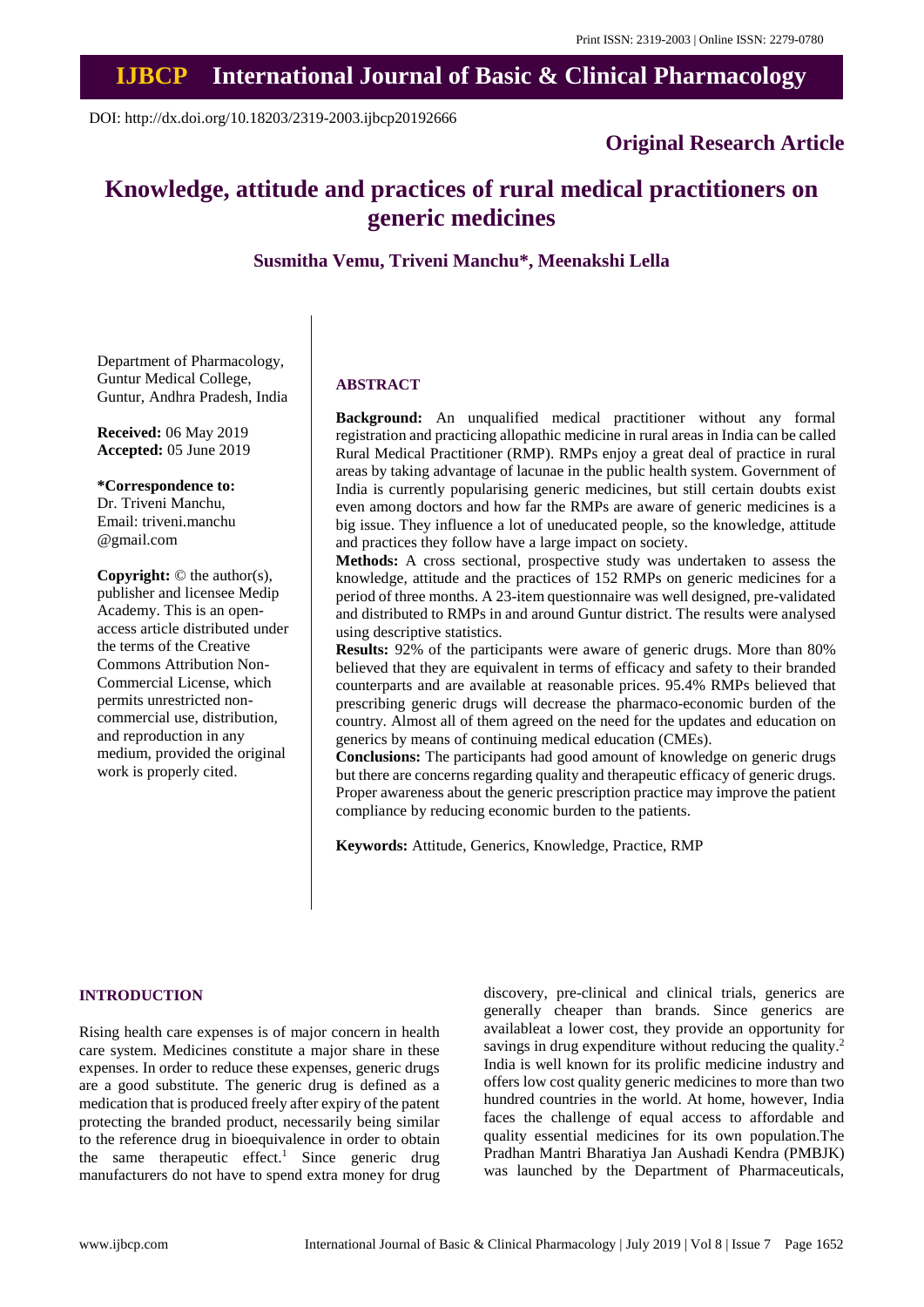Government of India with the aim of providing generic medicines at affordable costs to the masses through their special kendras known as Pradhan Mantri Bhartiya Jan Aoushadi Kendra. The main focus and aim of this scheme is to make these medicines available at most affordable prices, through the exclusive outlets - "Jan Aushadi Medical Store". Till 2018 there are over 3200 Jan Aushadhi drug stores across the country. Jan Aushadhi centers in the country provide generic medicines of 230 different kinds of drug formulations.<sup>3</sup>

The Red Cross and a few other non-government organisations run these drug stores. In Government General Hospital, Guntur a Jan Aoushadi generic outlet was established to encourage generic drug use. Pradhan Mantri Jan Drugs Campaign was basically started to make the public aware and understand that generic medicines are available at lower prices compared to branded medicine and there is no dearth of quality in it. On the website www.pmyojana.online the locations of stores as per PM Jan Aushadhi Yojana can be detected very easily.

"Quality use of generic medicines" can be promoted with a better understanding of views, knowledge and perception. Inaccurate or insufficient knowledge of healthcare providers about generics causes hesitation on the use of these drugs and especially about their efficacies and this is becoming a major barrier to a wider use of these products.4,5 Existing negative perceptions surrounding the quality of generic medicines must be addressed to ensure that people use them with confidence. 6

Branded medicines are strongly promoted, and these promotional costs also add to their Maximum Retail Prices (MRP). <sup>7</sup> Generic drugs should be promoted in social and print media so that people become aware of these drugs and use them without any fear. Most of the prescriptions have branded medicines written on them, although prescription guidelines promote generic prescriptions. 8 It is mandatory that all the health care professionals and also rural healthcare practitioners should be made aware of the importance of generic drugs. India is a developing country with lot of people living in rural areas who have immediate and easy access to RMPs in case of any medical ailments. The official definition of an RMP is a village doctor who practices allopathic medicines without proper registration/approval or any legal sanction.<sup>9</sup>

It is questionable as to how much these RMPs know about the diseases and the drugs that are prescribed. This group of self-styled practitioners, despite their lack of knowledge hold a good position in rural areas because lay people confuse them to doctors. It is only prudent that RMPs should be aware of generic and branded drugs and what holds good for the people in rural areas. Previously not many studies were conducted on these rural practitioners regarding awareness of generic medicines. Hence this study was done to assess the extent of knowledge, attitude and practices among rural medical practitioners.

#### **METHODS**

A cross sectional questionnaire-based study was conducted on RMPs in and around Guntur district for a period of 3 months (November 2018 to January 2019) after prior approval from the Institutional Ethics Committee, GGH, Guntur and after obtaining proper informed consent. A well designed, pre-validated 23 item questionnaire was distributed to 180 RMPs out of which 152 of them responded. Out of 152, 126 were male participants and 26 were female participants. The RMPs were personally visited and questionnaires were distributed in their local language. The answered questionnaires were collected after 1 week of distribution. The questionnaire included questions to assess the knowledge, attitude and practices of the RMPs regarding the generic drugs. The questionnaire was well structured and closed ended with answers as yes/no. It comprised of four sections, demographic data, eight questions regarding knowledge, five questions eliciting attitude and seven questions relating to practice. With regard to generic medications, knowledge was assessed towards awareness, cost, quality, availability of generic stores, attitudes were assessed regarding the education by means of conducting CMEs, influence of advertisements and incentives, personal and family use and prescribing practices and preferences among RMPs. The data was analysed using SPSS 16.0 version and data was expressed in frequency and percentages wherever necessary.

#### **RESULTS**

A total of 152 RMPs participated in the present study and answered the given questionnaire. Majority of them were male (82.9%). The mean age of was 40.09±9.3 years. Most of them had a minimum educational qualification of Board of Intermediate Examination, Bachelor of Science (B.Sc) and Secondary School Certificate Examination (SSC). The mean years of practice of the participants was  $9.7\pm7.7$ years. Demographic details of the participants were summarized in Table 1.

#### *Knowledge of RMPs regarding generics*

In the present study, almost all the participants (92.1%) were aware of generics. 88.8 % of them were also aware that these drugs were not low grade or duplicate and that they have same active content and in equal amounts as their branded counterparts. Majority of the participants had an understanding that generic medicines have same efficacy (88.8%) as branded drugs and that they do not have more side effects (89.4%) compared to branded drugs. 88.8% of them were conscious of the availability of generic stores like Sanjeevani and Jan Aoushadi in their locality and 86.9% of them agree that these were not costly and available at affordable prices. Only 55.3% of the participants were knowledgeable on the laws enforced by the Government of India regarding the use of generic drugs. Knowledge related questionnaire and responses were summarized in Table 2.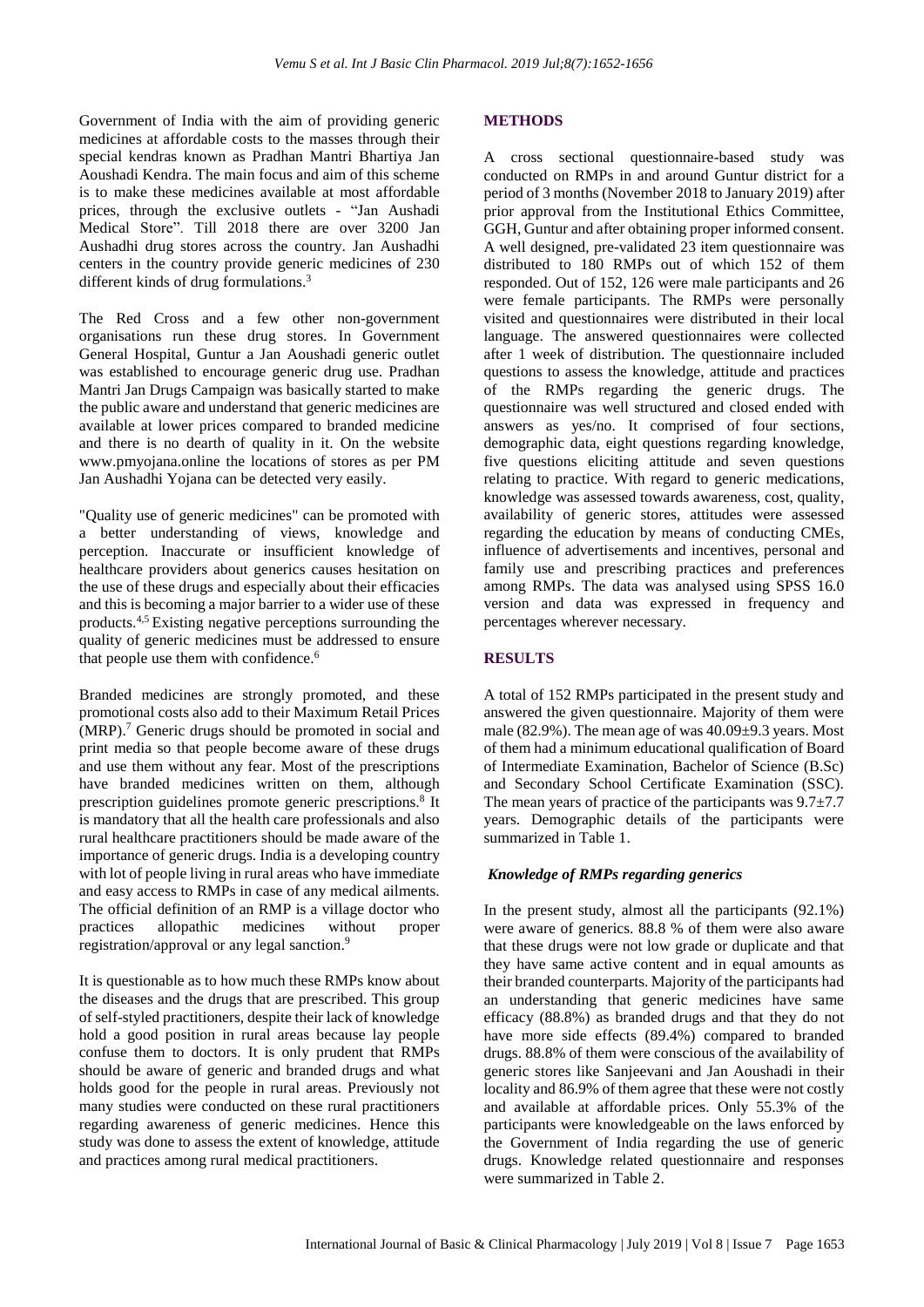| <b>Parameter</b>          |                        | <b>Frequency</b>      | Percentage (%) |
|---------------------------|------------------------|-----------------------|----------------|
| <b>Gender</b>             | Male                   | 126                   | 82.9           |
|                           | Female                 | 26                    | 17.1           |
| <b>Education</b>          | <b>SSC</b>             | 41                    | 27             |
|                           | Intermediate           | 51                    | 33.6           |
|                           | <b>DMLT</b>            | $\overline{2}$        | 1.3            |
|                           | <b>GNM</b>             | $\mathbf{1}$          | 0.7            |
|                           | B.Sc                   | 48                    | 31.5           |
|                           | D.Pharm                | 9                     | 5.9            |
| Age (years)               | $21 - 30$              | 29                    | 19             |
|                           | $31 - 40$              | 65                    | 42.6           |
|                           | $41 - 50$              | 37                    | 24.4           |
|                           | >50                    | 21                    | 14             |
|                           | Mean age               | 40.09 $\pm$ 9.3 years |                |
| Years of practice (years) | $0 - 5$                | 45                    | 29.6           |
|                           | $6-10$                 | 74                    | 48.8           |
|                           | $11 - 15$              | 11                    | 7.2            |
|                           | 16-20                  | $\overline{7}$        | 4.6            |
|                           | >20                    | 15                    | 9.8            |
|                           | Mean years of practice | $9.7 \pm 7.7$ years   |                |

DMLT-Diploma in Medical Laboratory Technology, GNM- General Nursing and Midwifery, D. Pharma-Diploma in Pharmacy

#### **Table 2: Knowledge based questions and frequency of responses.**

| <b>Question</b>                                                                                 |           | Frequency $(\% )$ |                                                                  |
|-------------------------------------------------------------------------------------------------|-----------|-------------------|------------------------------------------------------------------|
|                                                                                                 |           | N <sub>0</sub>    |                                                                  |
| Aware of generic medicines                                                                      | 140(92.1) | 12(7.9)           |                                                                  |
| Generic drugs are low grade and duplicate medicines                                             | 17(11.2)  | 135(88.8)         |                                                                  |
| Generic medicines have same active contents and in equal amounts to its branded<br>counterparts |           | 12(7.9)           |                                                                  |
|                                                                                                 |           |                   | Generic medicines have same efficacy as its branded counterparts |
| Generics produce more side effects                                                              |           | 136(89.4)         |                                                                  |
| Generic drugs are costly                                                                        |           | 132 (86.9)        |                                                                  |
| Knowledge on the availability of generic stores (Sanjeevani, Jan Aoushadi) in your locality     |           | 17(11.2)          |                                                                  |
| Laws passed by the government of India regarding the use of generic medicines                   |           | 68 (44.7)         |                                                                  |

#### *Attitude of RMPs on generics*

92.1% of the RMPs think that advertisements by the branded companies do not influence their prescription. Over 95.3% of them were of the viewpoint that enough information regarding generic drugs should be given to the patients. Majority believed that prescribing generics would decrease Pharmaco-economic burden (95.4%) of the country.

Almost 82.3% of them believe that the Government of India should give tax benefits to the generic drug manufacturers. All of them have a positive outlook on educating and updating the practising RMPs on generic drugs via CMEs and workshops. Attitude related questionnaire and responses were listed out in Table 3

#### *Practice related questions and responses*

Over 85.5% of the participants think prescribing a drug by its generic name should be made mandatory. 87.5% of them prefer generics for personal or family use.

More than 82.3% of them revealed that the patients neither complained of the cost of the drugs nor requested for any branded or generic drug specifically but 84.9% of the agreed that their prescription is influenced by the income status of the patients. 88.2% of the participants said that they were not influenced by the incentives given by the pharmaceutical companies. Almost all of them (95.3%) suggested that media advertising and publicity should be increased for generic drugs. Details of practice related responses were shown in Table 4.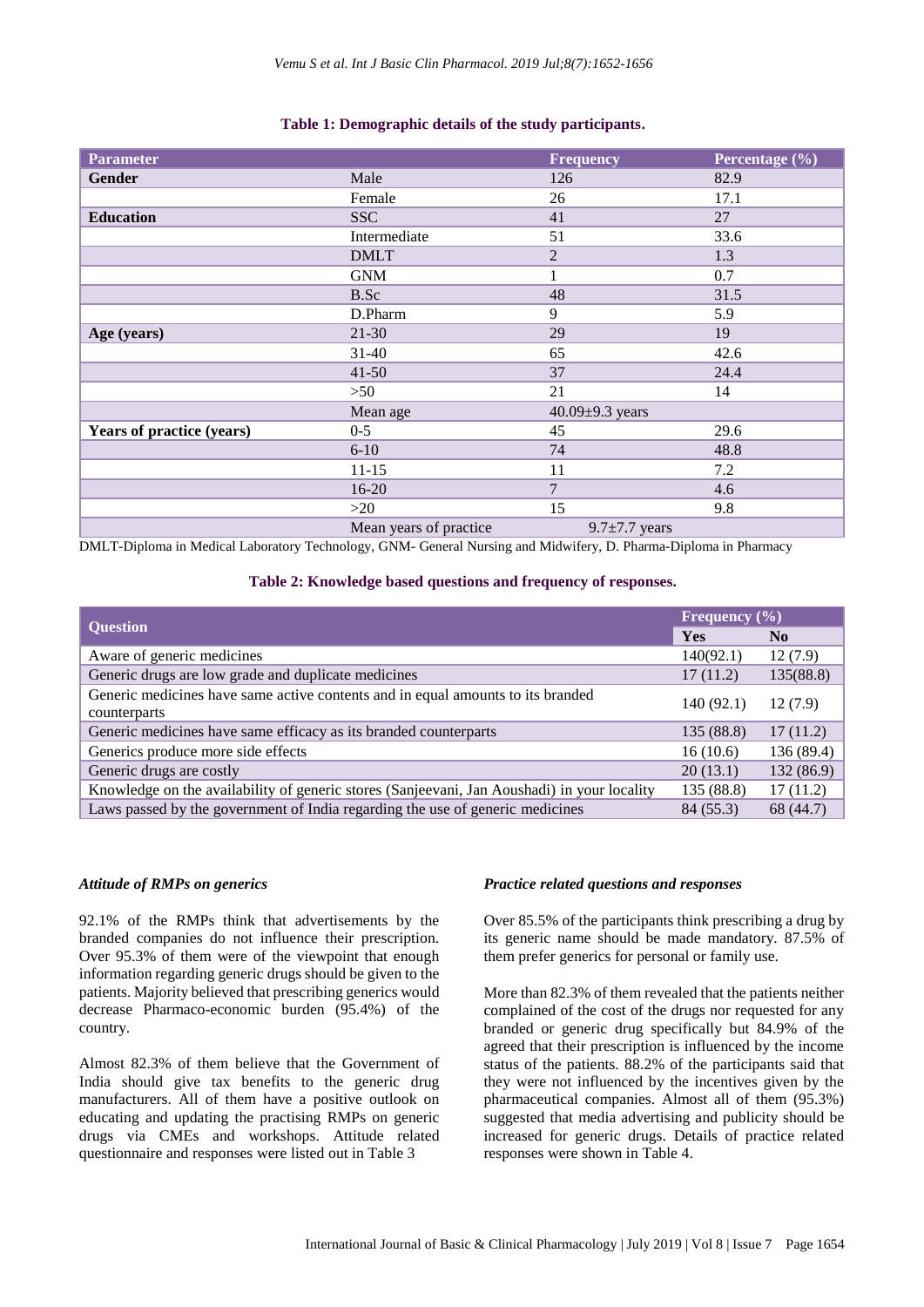#### **Table 3: Attitude related questions and responses.**

|                                                                            | Frequency $(\%)$ |                |
|----------------------------------------------------------------------------|------------------|----------------|
| <b>Question</b>                                                            | Yes              | N <sub>0</sub> |
| Enough information should be given to patients on generic medicines        | 145(95.3)        | 7(4.7)         |
| Advertisement by branded drug companies influence the prescription         | 12(7.9)          | 140(92.1)      |
| Prescribing generics will decrease Pharmaco-economic burden of the country | 145 (95.4)       | 7(4.7)         |
| Government should give tax benefits for the generic drug manufacturers     | 125(82.3)        | 27(17.7)       |
| Practising RMPs should be educated on generic drugs by means of CME        | 150(98.7)        | 2(1.3)         |

#### **Table 4: Practice related questions and responses.**

|                                                                  |            | Frequency $(\% )$ |  |
|------------------------------------------------------------------|------------|-------------------|--|
| <b>Question</b>                                                  | Yes        | N <sub>0</sub>    |  |
| Prescribing a drug by generic name should be made mandatory      | 130(85.5)  | 22(14.5)          |  |
| Prefer generics for personal/family use                          | 133 (87.5) | 19(12.5)          |  |
| Patients complain of drug cost                                   | 27(17.7)   | 125(82.3)         |  |
| Patients insist on prescribing a generic drug                    | 32(21.1)   | 120(78.9)         |  |
| Prescription influenced by patient's income status               | 129 (84.9) | 23(15.1)          |  |
| Prescription influenced by incentives given by branded Companies | 18(11.8)   | 134 $(88.2)$      |  |
| Suggest media advertising and publicity on generic drugs         | 145 (95.3) | 7 (4.7)           |  |

#### **DISCUSSION**

The main objective of this study was to assess the awareness, attitude and practices of RMPs as generic substitution is considered as a major cost minimizing strategy meant to curtail pharmaceutical expenditure without compromising health care quality.

This study included RMPs who practice in the nearby villages with an average experience of 9.7±7.7 years and with a minimum qualification of SSC, Intermediate and B.Sc. In the present study it was clearly evident that these practicing RMPs were well aware of generic drugs, which coincides with similar studies done by Desai S et al, on Physicians (87%) and by Ahire k et al, on population of non-science background  $(75%)$ <sup>10,11</sup> This is in contrast to the study done by Hebbar SK et al, which stated that only 5% of laypersons were aware.<sup>1</sup> Majority of the participants were aware that generic drugs have same active content as their branded counterparts in consistence with the study done by Gupta SK et al, on doctors  $(76.7\%)$ .<sup>12</sup> Most of them agree that these drugs are not inferior or duplicate, are of same efficacy with no more side effects and are available at affordable prices compared to their branded counterparts. These results were comparable to the studies done by Gupta R et al, on doctors and Ahire K et al on population with non-science background.11,13 In the present study 88.8% of them were aware of the availability of the generic stores in their locality in contrast to a study done by Desai S et al, on doctors and post graduates. Hence the participants are more aware of PMBJK scheme.<sup>10</sup> Only 55% of them were aware of the laws governing the usage of generic drugs in contrast to the studies by Gupta R et al, and Badwai RT et al, where 80% and 68% of physicians were aware of it respectively.<sup>13,14</sup>

Low cost of generics is a major boon to the community which cuts down the healthcare related costs. In the present study, 95.4% agreed that prescribing generics will decrease the pharmaco-economic burden. These results are consistent with studies done by Gupta R, et al, and Desai S et al, where 88% and 80% of participants agreed to it respectively.10,13 92.1 % of the RMPs disclosed that their prescription is not influenced by advertisements of branded companies which is consistent with a study done by Khadke VV et al.<sup>7</sup> Majority (82.3%) of the participants agreed that tax benefits should be given to generic drug manufacturers similar to the study done by Desai S et al, where 80 % of physicians agreed to the statement.<sup>10</sup> In the present study all the practising RMPs opined that they should be educated on generic drugs by means of CMEs. These results are comparable to studies done by Gupta SK et al, and Gupta R et al.<sup>12,13</sup> This emphasises the role of educational programmes in strengthening the implementation of generic prescribing.

84.9 % of the participants agreed that their prescription is influenced by patient's income status which was similar to the studies done by Khadke VV et al and Desai S et al.<sup>7,10</sup> Only 11.8 % of the RMPs agreed that their prescription is influenced by incentives given by branded Companies similar to a study done by Khadke VV et al, where only 3% agreed to it.<sup>7</sup> 87.5% of the participants preferred generics for personal/family use in contrast to a study by Khadke VV et al, where only 57 % preferred.<sup>7</sup> 95.3% of the participants suggested media advertising and publicity on generic drugs similar to studies done by Desai S et al, and Sadiq S et al.<sup>3,10</sup>